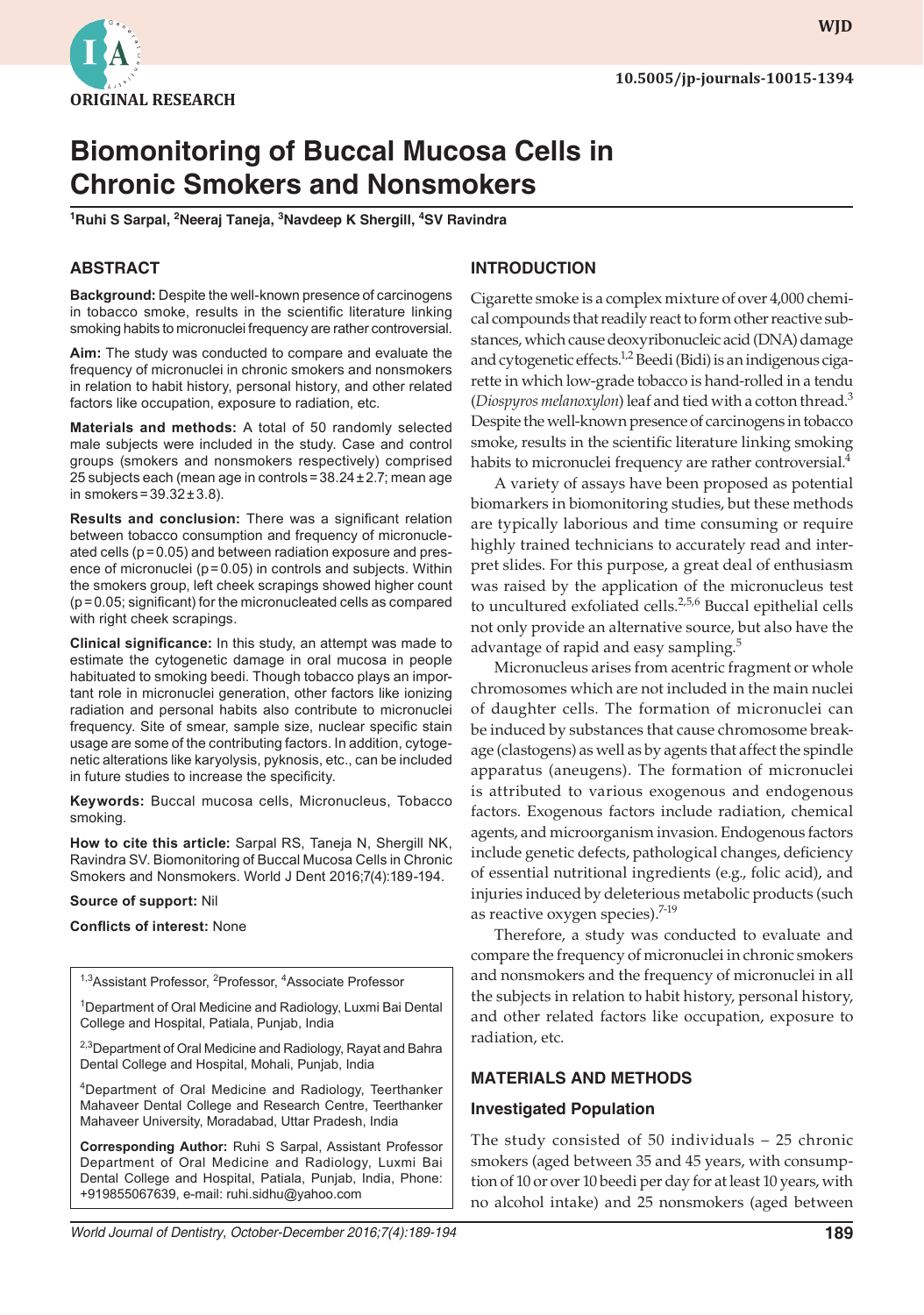35 and 45 years with no smoking and alcohol intake history). The subjects were enrolled randomly among apparently healthy subjects attending the outpatient department. A questionnaire recorded patient-specific data for social history and harmful chemical and X-ray exposure (head–neck area). Furthermore, information regarding age, gender, general history, permanent medication, oral hygiene, and nutritional habits was included. Alcohol and tobacco consumption was quantified.

# **EQUIPMENT AND MATERIALS**

Probes, mirrors, tweezers, kidney trays, masks, gloves, cotton rolls, glass microscopic slides, beakers, conical flasks, Coplin jars, distilled water, methanol, glacial acetic acid, concentrated HCl, and a binocular microscope were used for the study.

Glacial acetic acid was purchased from Sisco Research Laboratory (India), methanol and ethanol from Ranbaxy (India), and conc. HCl from Qualigens (India).

Equipment and glassware used in the study included beakers (250, 500, and 1,000 mL), conical flasks, and Coplin jars (all from Borosil, India), glass microscopic slides (Blue Ribbon, India), and a binocular microscope (Olympus, New Delhi).

Aceto-orcein (SRL, India) was the nuclear stain used in this study.

## **Exclusion Criteria**

Exclusion criteria included tobacco chewers; alcoholics; gutkha/paan chewers; subjects with oral lesions – ulcers and mucosal lesions (smoker's palate, leukoplakia, carcinoma, etc.).

## **Inclusion Criteria**

Inclusion criteria included age between 35 and 45 years; beedi/cigarette smoker; frequency – ≥10 beedis/cigarettes per day; duration – ≥10 years.

# **Sample Collection**

After thorough rinsing of the mouth, samples were collected from the left and right buccal mucosa using a wooden spatula. The first smears were discarded and the second smears were spread on clean glass slides. For each individual, two slides were prepared (one from each left and right cheek smear) and brought to the laboratory in a wooden box for further processing within 3 to 4 hours.

# **Fixation**

Fixation of the slide preparations was done in chilled, freshly prepared fixative (3 methanol:1 glacial acetic acid) for 20 to 25 minutes for removing debris and fixing the cells. These were then air-dried.

# **Hydrolysis**

The dried slides were hydrolyzed (1N HCl – 1.2 µL concentration HCl and 98.2 µL dH<sub>2</sub>O) for 8 minutes at 60 $\degree$ C followed by washing with distilled water and air-drying.

# **Staining**

The slides were first stained in 2% aceto-orcein for 25 min at 40°C, washed in ethanol and water. The slides were rinsed with ethanol followed by rinsing with distilled water, and again air-dried and coded (Fig. 1).

# **Principle of Staining**

Aceto-orcein stains the nucleic acids present in the nucleus as they contain histone proteins.

# **Scoring**

The coded slides were observed under a binocular microscope at 40× magnification. The slides were made permanent by mounting in distyrene plasticizer xylene (DPX) and then covering them with coverslips. A total of 2,000 cells were scored for the presence of Micronuclei (MN) at 40× magnification, and their presence was confirmed under 100× magnification (oil immersion) and also randomly by another scorer.

## **Statistical Analysis**

Data were entered in Microsoft Excel using Windows 7 version and were compiled and prepared for compatibility with the statistical software Statistical Package for the Social Sciences (SPSS) version 19.0. Descriptive statistics and inferential statistics include mean medium mode, Pearson chi square & p value; along with cross tabulations of presence of micronuclei in habit users, frequency and radiation exposure. Mean, standard deviation, variance, and standard error values were calculated for all the



**Fig. 1:** Micronucleus in buccal mucosa cell

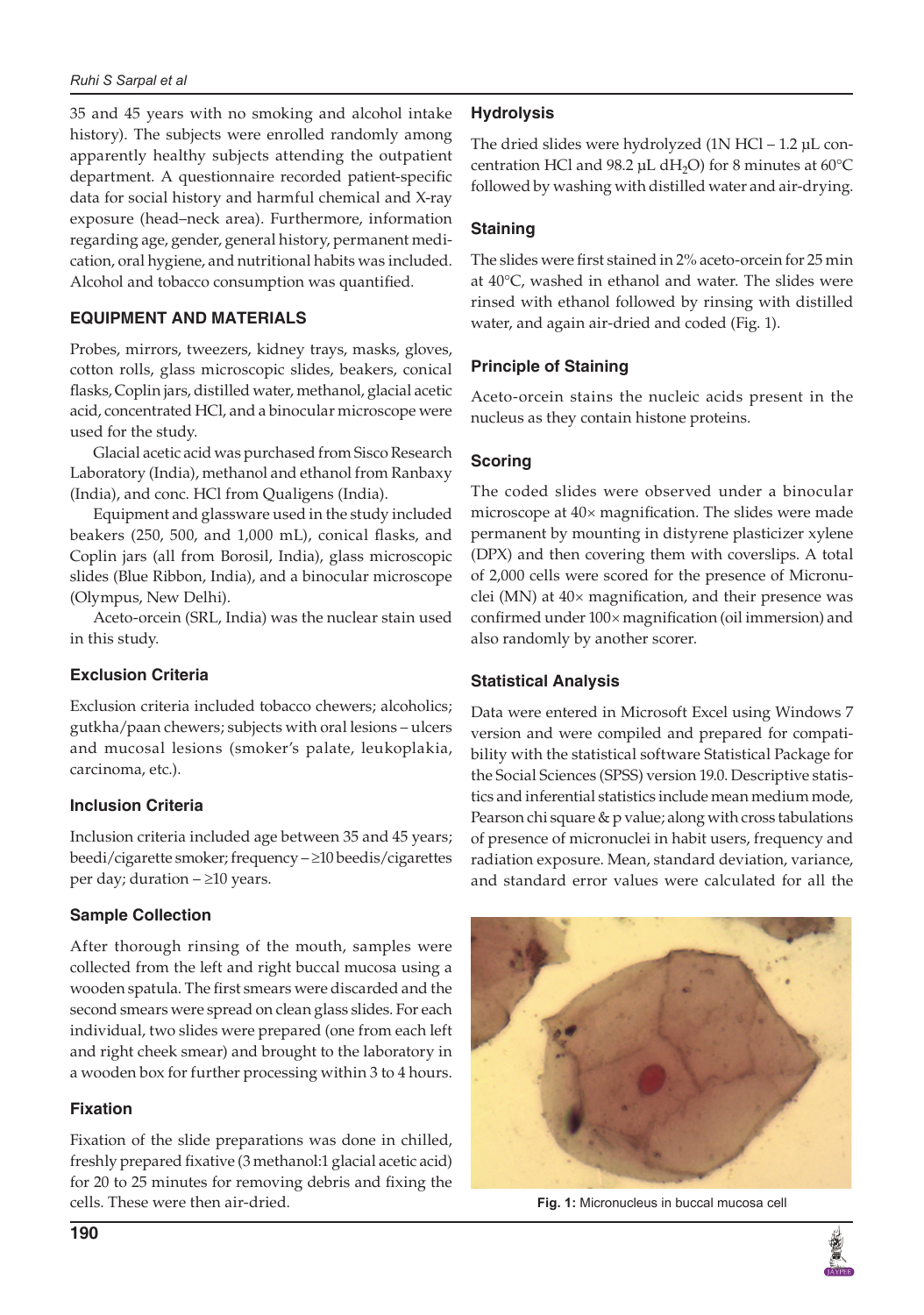numerical variables wherever needed. For most of the categorical variables, the chi-square test was performed to study the association between various parameters; p values were calculated using p<0.05 as significant association.

#### **RESULTS AND OBSERVATIONS**

Different parameters were studied after obtaining baseline data of all the respondents like age, education, occupation, dietary habit, brushing habit, frequency of brushing, habit of smoking, duration of smoking, frequency of smoking, and radiation exposure. The Micronucleated (MNd) cells were calculated from the scrapings of left and right buccal mucosa. Total MNd cells were also calculated for each subject.

Cross-tabulations of tobacco consumption habit by the subjects and total MNd cells showed significant association and was done using Pearson chi-square (5.89) having degrees of freedom  $(df=2)$  and  $p=0.05$  (Table 1).

Cross-tabulation for age of respondents (smokers/ controls) showed no significant association ( $p = 0.18$ ) (Graph 1).

Cross-tabulation of micronucleated cell count from right and left buccal mucosa scrapings in the smokers group showed higher micronucleated cell count in left buccal mucosa scrapings compared with right buccal mucosa scrapings. The association was found to be significant with  $p = 0.05$  (Graph 2).

**Table 1:** Cross-tabulations of tobacco consumption habit by the subjects and total MNd cells

|                                                                          |          | Total MNd groups |         |       |  |
|--------------------------------------------------------------------------|----------|------------------|---------|-------|--|
| Smokers/Controls                                                         | $\leq$ 3 | >6               | $3 - 6$ | Total |  |
| Controls                                                                 | 18       |                  |         | 25    |  |
| Smokers                                                                  | 20       |                  |         | 25    |  |
| Total                                                                    | 38       |                  |         | 50    |  |
| Pearson chi-square=5.89, $df = 2$ , $p = 0.05$ , significant association |          |                  |         |       |  |



**Graph 1:** Age of subjects among smokers and controls

The frequency of habit also had a significant bearing among smokers and controls (Table 2). Various frequency groups – 0, 10 to 15, 15 to 20, 20 to 25, >25 – were compared in smokers and controls. The Pearson chi-square test was used and four degrees of freedom were assessed (Graph 3). A significant association between radiation exposure and presence of micronuclei was seen. Five subjects exposed to radiation either daily or for less than 15 days showed three to six MNd cells, whereas a similar number



**Graph 2:** Micronucleated cells from right and left buccal mucosa

**Table 2:** The frequency of habit among smokers and controls

| Habit Freq Groups Smokers/Controls Cross-tabulation |        |                  |  |  |  |
|-----------------------------------------------------|--------|------------------|--|--|--|
|                                                     |        |                  |  |  |  |
| Controls                                            | Smoker | Total            |  |  |  |
| 25                                                  |        | 25               |  |  |  |
|                                                     | 16     | 16               |  |  |  |
|                                                     |        |                  |  |  |  |
|                                                     |        |                  |  |  |  |
|                                                     |        |                  |  |  |  |
| 25                                                  | 25     | 50               |  |  |  |
|                                                     |        | Smokers/Controls |  |  |  |

Pearson chi-square=50, df=4, p=0.00014, strongly significant



**Graph 3:** Micronucleated cells in relation to habit frequency of subjects in the smokers group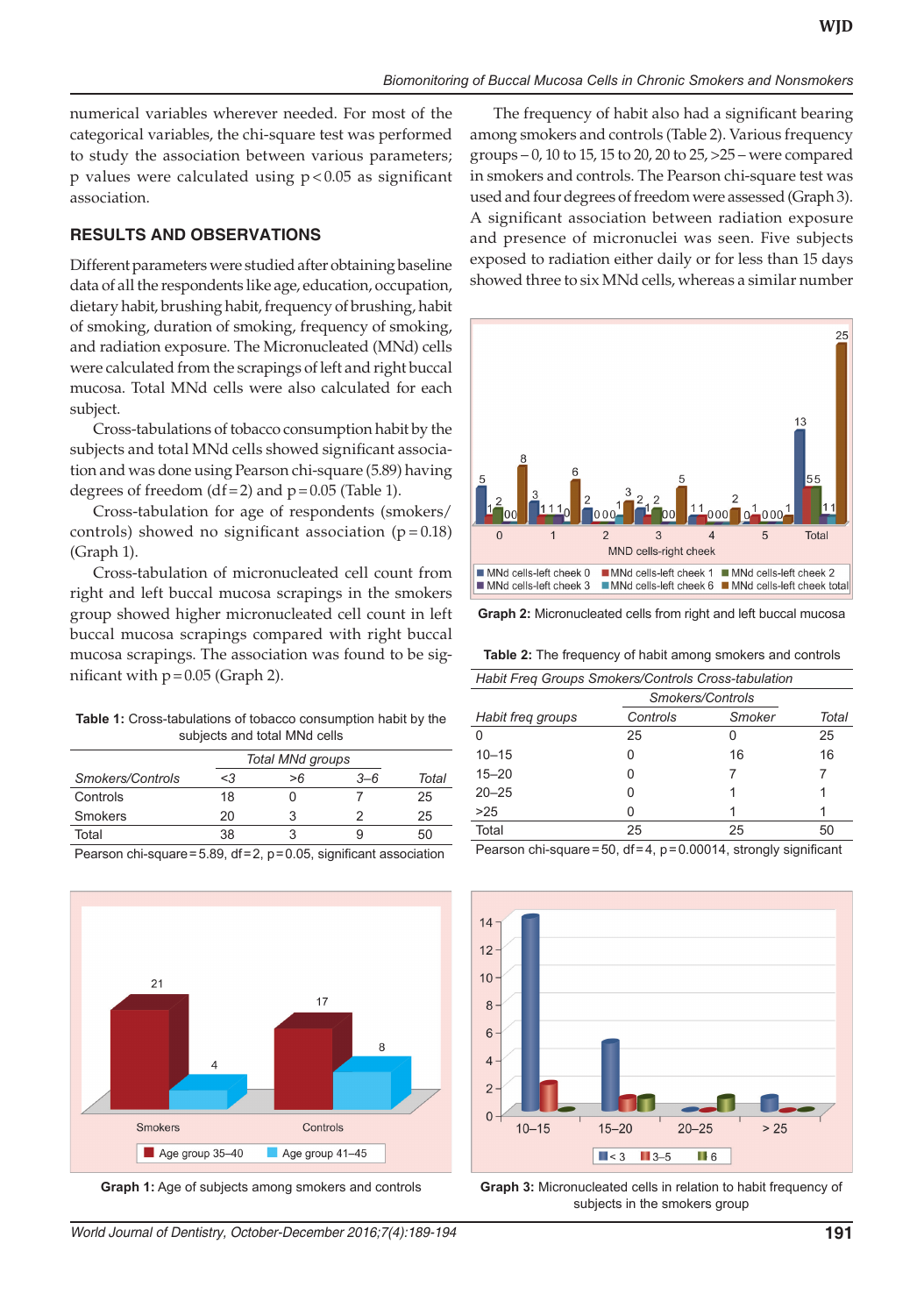

**Graph 4:** Micronucleated cells in relation to radiation exposure

of subjects not exposed to radiation still exhibited an equal number of MNd cells. However, radiation exposure was not significant among those having a higher number of total MNd cells (Graph 4).

#### **DISCUSSION**

The micronucleus test has been used extensively in a variety of exploratory and mechanistic investigations to understand the basic mechanisms underlying genotoxicity.<sup>8</sup> Factors that can influence genetic damage include chemical and physical genotoxins, diet and climatic changes, etc. The presence of Micronuclei (MNi) can also be seen after irradiation in actively proliferating tissues. MNi provides a convenient and reliable index for both chromosome breakage and chromosome loss.20-22

Tobacco-specific nitrosamines (TSNA) have been found to be soluble in saliva. They are potent carcinogenic agents responsible for the induction of chromatid and chromosome aberrations, resulting in increased frequencies of MNi.<sup>1</sup> Stich and Rosin<sup>23</sup> found an eightfold increase in MNd mucosa cells among alcohol drinkers who smoked three or more packs of cigarettes per day, and an approximately 4.2-fold elevation when one to two packs were consumed. Alcohol and tobacco both act synergistically to cause chromosomal defects resulting in the formation of MNi. Another study by Stich et al<sup>6</sup> also showed a significant association between reverse cigar smokers and controls as TSNA present in the cigar act as potent clastogenic and mutagenic agents. In a study by Suhas et al, $3$  a significant association was seen between smoking and frequency of MNi in buccal mucosa cells as beedi smoke containing tobacco has TSNA, which are potent carcinogens causing MNi formation. On the contrary, Angilieri et al<sup>2</sup> demonstrated no increase in MNi frequency between smokers and nonsmokers in exfoliated buccal mucosa cells and cells from lateral

borders of the tongue. In our study, a significant relation between tobacco consumption and number of MNi cells in controls and subjects was found as tobacco increases clastogenic and aneugenic effects on the buccal mucosa cells, although no significant association  $(p=0.14)$  was seen between total MNd cells obtained from smokers and controls. The results can be correlated with the results of the study done by Nersesyan et al, which concluded that micronuclei assays in exfoliated oral mucosa cells of smokers and nonsmokers depend strongly on the staining methods. Higher micronuclei frequencies were found in smokers with non-DNA-specific stains like Giemsa, and no significant differences were seen with acridine orange, Feulgen, etc.<sup>24</sup> However, in our study, aceto-orcein stain was used as the nuclear stain which specifically reacts with histone proteins in the nucleus. According to Bonassi et al, smokers do not experience an overall increase in MNi frequency in lymphocytes, although when the interaction with occupational exposure is taken into account, heavy smokers were the only group showing a significant increase in genotoxic damage as measured by the micronucleus assay in lymphocytes. A small decrease in MNi frequency in current smokers (frequency ratio (FR) =  $0.97$ ,  $95\%$  confidence interval (CI) =  $0.93-1.01$ ) and in former smokers (FR=0.96,  $95\%$  CI=0.91–1.01) was seen when compared with nonsmokers. This is because lymphocytes are not directly exposed to the carcinogens in tobacco to induce cytogenetic alterations.<sup>4</sup>

The frequency of habit showed significant ( $p = 0.00014$ ) bearing among smokers and controls. As the frequency of habit increases, i.e., as the number of beedis smoked per day increases, the number of micronucleated cells in the buccal mucosa also increases due to the proportional increase in the potential carcinogenic environment. Bloching et al showed a highly significant correlation between increasing tobacco consumption (daily cigarettes and pack per years) and a higher MNi count because of increased resultant cytogenetic damage. The amount and duration of tobacco abuse is directly correlated with increased exposure to carcinogenic contents in tobacco.<sup>25</sup> Gabriel et al could not detect dose effect, because there was no significant difference in the micronucleus frequency between those who smoked <20 cigarettes per day and those who smoked >20 cigarettes per day  $(9.3 \pm 0.4$  and  $10.1 \pm 0.8$  respectively) as only a small number of subject  $(n=8)$  showed increased habit frequency. However, a higher sample size was required to confirm the test results.<sup>26</sup>

The increase in MNi with age is due to a combination of factors which include (i) the cumulative effect of acquired mutations in genes involved in DNA repair, chromosome segregation, and cell cycle checkpoint and (ii) numerical and structural aberrations in chromosomes

鹰属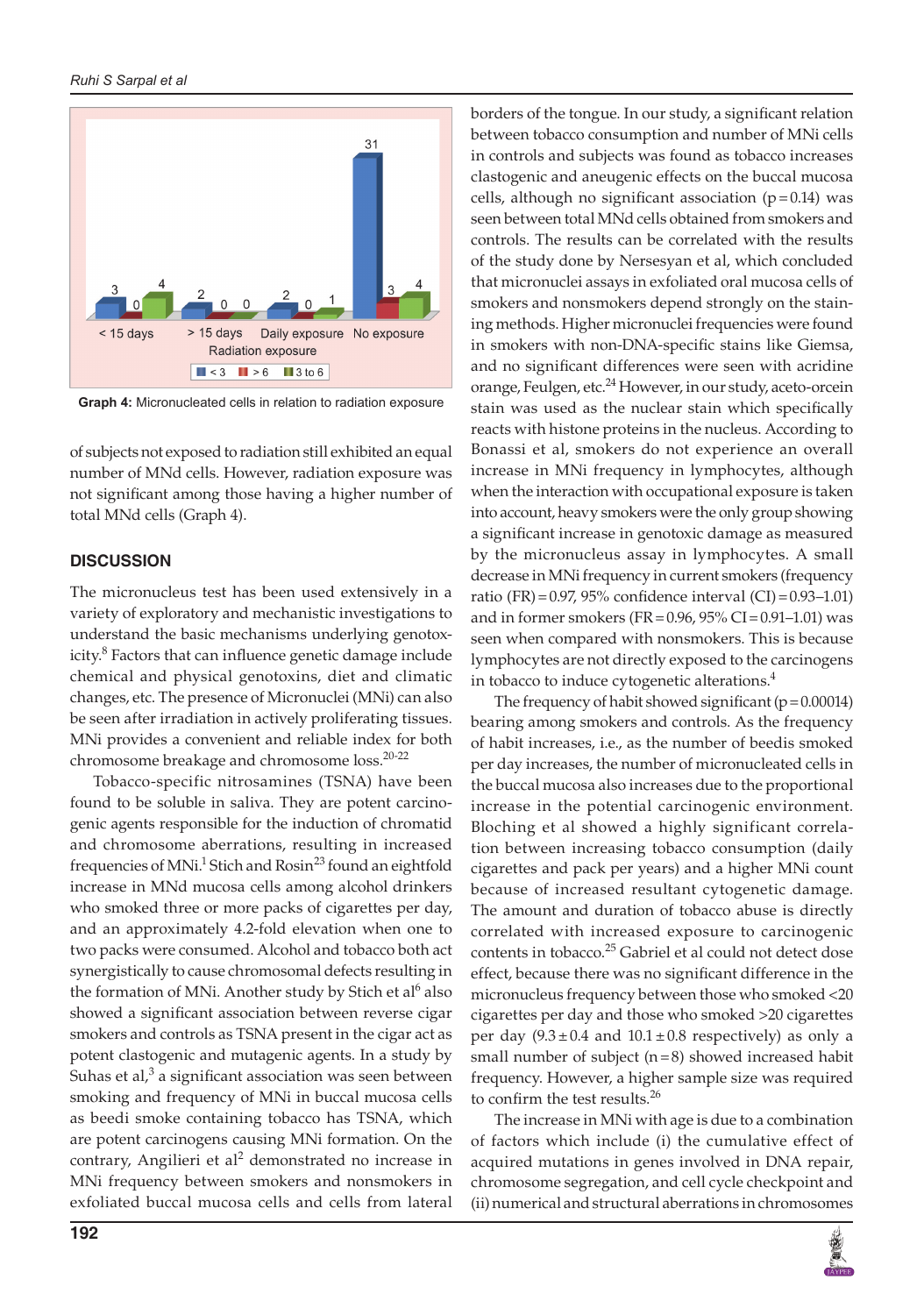caused by exposure to endogenous genotoxins, inadequate nutrition, exposure to environmental or occupational genotoxins, as well as a wide range of unhealthy lifestyle factors. Popova et al<sup>27</sup> showed a significant association with the frequency of MNi in buccal mucosa of the investigated population ( $p < 0.01$ ). Suhas et al observed a weak correlation between age and micronucleus cell count for both cases ( $r=0.27$ ) and controls (0.36).<sup>3</sup> Piyathilake et al<sup>28</sup> also showed no significant difference in the distribution of age in chronic smokers and nonsmokers. However, in the present study, there was no significant association  $(p=0.18)$  between smokers and controls in relation to age. This could be due to the narrow age range (between 35 and 45 years) in the study.

Micronuclei frequency tends to be greater in females than in males. The increase in MNi frequency in females can be accounted for by the greater tendency of the X chromosome to be lost as MNi relative to other chromosomes, and to the fact that females have two copies of the chromosome compared with only one in males.<sup>29</sup> However, in our study, only males were taken into consideration.

Various studies related to MNi frequency and site specificity have been done. Suhas et al observed a significant difference in mean MNd cell count between cases and controls  $(p<0.01)$  for the buccal mucosa and palate, but not for the tongue. The dilution effect of pooled saliva from the submandibular and sublingual salivary glands and the relatively short time, due to swallowing of saliva, during which TSNA dissolved in saliva are actually in contact with tissues from the oral sites in question, may be the reason for the low MNd cell count in scrapings from the tongue.<sup>3</sup> In the smokers group, left buccal mucosa scrapings showed higher count for the MNd cells as compared with right buccal mucosa scrapings, i.e., with a significant association ( $p=0.05$ ). The probable reason behind this can be due to differential force in scraping the mucosa. However, no significant association was found between the locations of scrapping of MNd cells in the smokers group and the controls.

Cerqueira et al showed that the frequency of MNi was significantly higher after exposure  $(p < 0.05)$ , as were the frequencies of nuclear alteration  $(p < 0.001)$ . The ionizing radiation interacts with the DNA and other nuclear components resulting in mutations of the genetic material. These cytogenetic alterations cause the formation of MNi. $^{30}$  Angelieri et al<sup>2</sup> found no statistically significant difference (p>0.05) in MNd cells before *vs* after X-ray exposure for buccal mucosa and lateral border of the tongue in either smokers or nonsmokers, although increased cytogenetic alterations were seen in the cells. Popova et al found no significant increase in the frequency of cells with MNi and total number of MNi after panoramic tomography. Most of the damage that leads to

MNi formation takes place in the basal layer, where cells undergo mitosis. Rapid turnover of epithelial tissue brings the cells to the surface when they exfoliate. As a result, the maximum rate of micronuclei formation in exfoliated cells is seen 1 to 3 weeks after exposure to the genotoxic agent.<sup>2,29,30</sup> In the present study, a significant association (p=0.05) between radiation exposure and presence of MNi was seen. Five subjects exposed to radiation either daily or for less than 15 days showed three to six MNd cells, whereas a similar number of subjects not exposed to radiation still exhibited an equal number of MNd cells. However, radiation exposure was not significant among those having a higher number of total MNd cells.

# **CONCLUSION**

It can be concluded from this study that tobacco plays a very important role in the generation of micronuclei. However, other factors like site of smear and ionizing radiation also seem to contribute to the micronuclei frequency. A significant relation  $(p=0.00014)$  between tobacco consumption and frequency of MNd cells and between radiation exposure and presence of MNi  $(p=0.05)$  in controls and subjects was seen. Within the smokers group, left buccal mucosa smears showed higher count for the MNd cells as compared with right buccal mucosa smears ( $p=0.05$ ). There was no significant association between age  $(p=0.18)$  and total MNd cells obtained from the smokers and controls group ( $p = 0.14$ ). The extent to which environmental, chemical, and physical carcinogens play a role in the formation of micronuclei remains to be investigated to arrive at a definite conclusion. Cytogenetic alterations like karyolysis, pyknosis, broken egg, etc., have not been included for biomonitoring in our study. To eliminate the bias resulting from these parameters, they also can be included to increase the specificity of the study.

## **CLINICAL SIGNIFICANCE**

In this study, an attempt was made to estimate the cytogenetic damage in oral mucosa in people habituated to smoking beedi. Various biomarkers are used in biomonitoring studies, but these are typically laborious and time consuming or require highly trained technicians to accurately read and interpret slides. For this purpose, use of the micronucleus test to uncultured exfoliated cells is gaining momentum these days. Buccal epithelial cells facilitate economical, rapid, and easy sampling.

## **REFERENCES**

1. Husgafvel-Pursiainen K. Genotoxicity of environmental tobacco smoke: a review. Mutat Res 2004 Nov;567(2-3): 427-445.